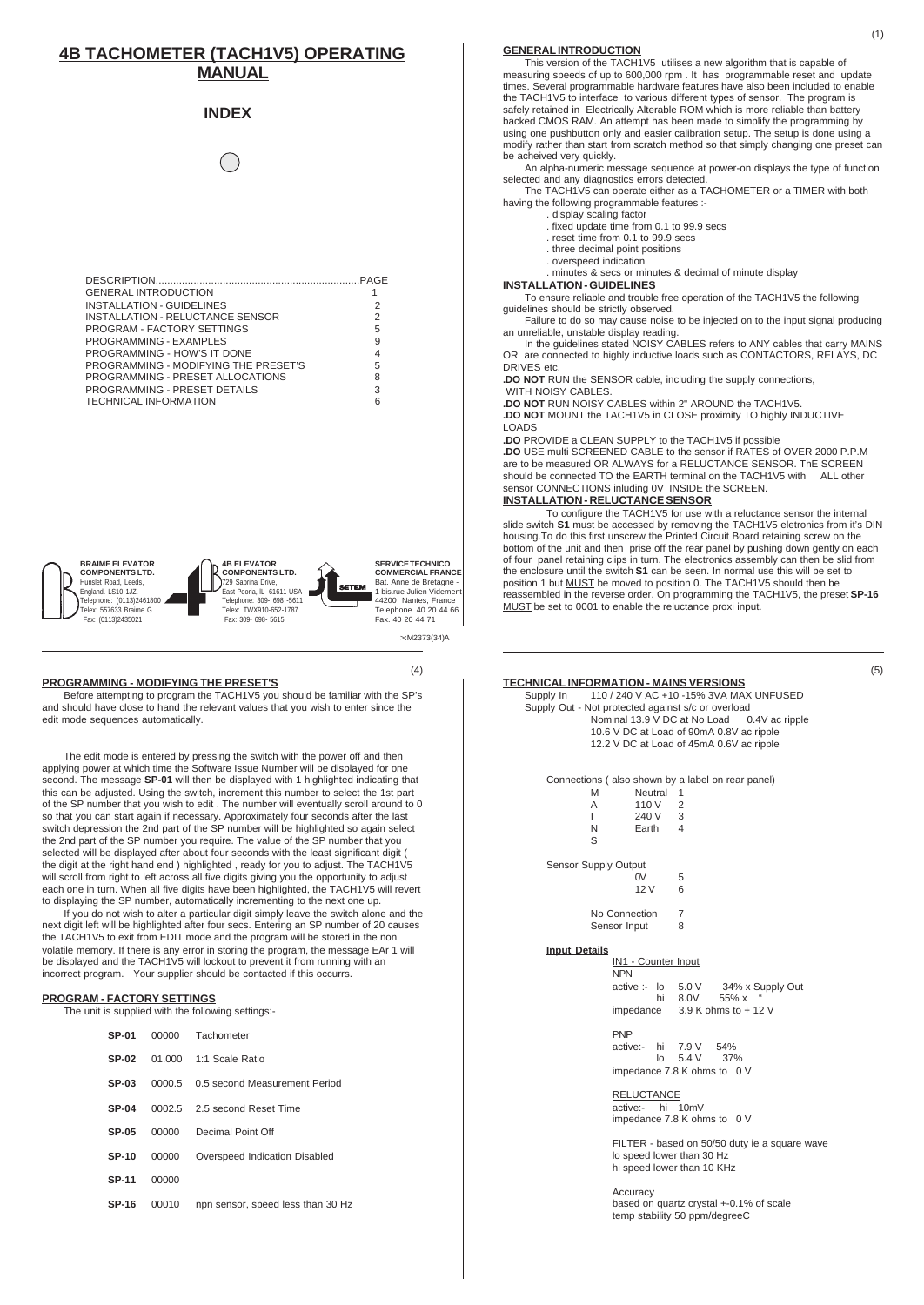#### **PROGRAMMING - PRESET DETAILS**

SP's are the means by which values are entered into the TACH1V5 and are shown as **SP-01** ( for example) when in the EDIT MODE. Valid SP values run from **SP-01** to **SP-19** and the TACH1V5 will exit from the EDIT mode if a value outside of these is entered. There is a list at the end of the manual detailing the function for each SP number.

**SP-01** sets the application that you wish to run, automatically presetting the various decimal points throughout the TACH1V5 to help ensure that the correct calibration and overspeed values can be entered. The values required are:- **00000** for the **TACHOMETER** or **00001** for the **TIMER.**

When the TIMER is selected it is automatically set to read in minutes and

seconds but this can be overwritten to read in 1/100 of minutes if required by setting the 3rd digit of **SP-01** to 1 ie **SP-01** becomes **00101**

**SP-02** is the SCALE RATIO which is calculated from the input RATE in pulses per minute and it's corresponding DISPLAY value. The calculation and method differs slightly for the two applications.

### **For the TACHOMETER**

.Calculate the SCALE RATIO keeping any decimal portion of the input RATE and the required DISPLAY value.

### **SCALE RATIO = DISPLAY/RATE**

#### **and for the TIMER**

.Adjust the DISPLAY value so that it reads in 1/10ths of a minute eg 20 minutes becomes 20.0 15 minutes 30 seconds becomes 15.5 etc

.Calculate the SCALE RATIO

#### **SCALE RATIO = DISPLAY X RATE**

**SP-03** is the MEASUREMENT period over which the TACH1V5 attempts to takes it measurement, basically setting the display update time and stability. However, if the period of the input RATE is greater than this value then the cycle will be completed on receipt of the next pulse after the preset time has elapsed.

**SP-04** is the RESET period timer that determines when input pulse RATE is effectively 0. This is selected to suit the application and as an example the default value of 2.5 seconds causes the display to show 0 when the incoming pulse rate drops below 24 ppm. Entering a value of 60.0 would allow a display reading down to 1 ppm.

**TECHNICAL DETAILS - DC Version**

Supply In 10 to 30 Volts DC @ 200 mA with no sensor load. Supply Out - based on input voltage but is regulated to 12 volts. Power rating of the internal regulator is 1/4 Watt, hence for the maximum current output for an input 30 Volt is 0.25/(30-12+2)

 $= 12$  mA OR at 12 Volts input  $0.25/(12-12+2)$ 

 $= 125$  mA.

If sensors are to be supplied from an external supply greater than 12 volts, NPN sensors should be used. If this is is not possible a series current limiting resistor of 470 ohms 1/2 Watt should be fitted.

Connections ( also shown by a label on rear panel)

| 0 Volts         |   |
|-----------------|---|
| No connection   | 2 |
| 10 to 30V dc in | 3 |
| Earth           |   |

Sensor Supply Output

| W                             | 5 |
|-------------------------------|---|
| 12 V                          | 6 |
| No Connection<br>Sensor Input | 8 |

#### **Input Details**

IN1 = Counter Input 1 NPN 34% x Supply Out 55% x impedance 3.9 K ohms to + 12 V PNP 54% x Supply Out  $37\% x$  impedance 7.8 K ohms to 0 V **RELUCTANCE** active hi 10mV impedance 7.8 K ohms to 0 V FILTER - based on 50/50 duty ie a square wave lo speed lower than 30 Hz hi speed lower than 10 KHz Accuracy based on quartz crystal +-0.1% of scale temp stability 50 ppm/degreeC

**SP-05** is used to force a decimal point, if any, on to the final measurement display. There are only three positions avalaible on the 1st,2nd and 3rd digits. Entering a value of 0 disables the decimal point.

**SP-10** and **SP-11** combine to provide detection and indication of an overspeed condition with hysterisis. When the speed equals or rises above the value in **SP-10**, the message -HI- is shown on the display until the speed equals or falls below the value in **SP-11** at which point the display reverts to showing the measured value. The use of the two SP's in this manner prevents the display from alternating between -HI- and measurement display should the incoming pulse rate be fluctuating.

**SP-16** is slightly different in that each digit within it is a binary switch having the values 0 or 1 ( ie OFF or ON) toggling from 0 to 1 to 0 etc at each press of the switch.

The 1st digit selects the type of input for the sensor:-<br>mainly **0= npn** and **1 = pnp.** This MUST be set to 1 if a reluctance sensor is<br>going to be used ( see the section on RELUCTANCE SENSOR INPUT).The 2nd digit selects the input filter speed normally set at 0 for solid state sensors but MUST be set to 1 if a contact closure input (eg a reed switch on a flowmeter) is going to be used.

#### **PROGRAMMING - HOW'S IT DONE**

This is performed using the programming switch which can be accessed via the small hole at the bottom left hand side of the unit when viewed from the front. Note that this switch is not labelled since it is the only one and cannot be confused with any other. A small tool is provided for depessing the switch through the enclosure sidewall.

When the programming mode is selected the TACH1V5 prompts the programmer to enter an SP number and the SP value can then be modified if required. The TACH1V5 highlights numbers on the display which are adjusted using the switch. To be able to program the TACH1V5 , it must be put into EDIT MODE.

## **PROGRAMMING - PRESET ALLOCATIONS**

| $SP - 01 = Function =$<br>$\times$ $\times$<br>X<br>Λ<br>Λ<br>Λ<br>Λ<br>Λ    | X<br>X<br>Λ<br>$\wedge$<br>0 Tachometer<br>$\wedge$ $\wedge$ 1 Timer<br>↑ Not used<br>0 Timer Min/Secs<br>1 Timer Min 1/100 |
|------------------------------------------------------------------------------|-----------------------------------------------------------------------------------------------------------------------------|
| $SP - 02$ = Scale Ratio = $\frac{1}{100}$ = 0.001 to 99.999 for a Tachometer | 000.1 to 250.0 for a Timer                                                                                                  |
|                                                                              |                                                                                                                             |
|                                                                              |                                                                                                                             |
|                                                                              | 1 for a display of 1234.5<br>2 for a display of 123.45<br>3 for a display of 12.345                                         |
|                                                                              | less than SP-10 or 0 if disabled                                                                                            |
| $SP - 16 =$ Sensor Type = $X \times X \times X$                              | $\times$<br>Λ<br>$^{\wedge}$ 0 npn<br>Λ<br>4 1 pnp/reluctance<br>Λ<br>0 hi speed<br>$\sqrt{2}$ 1 lo speed                   |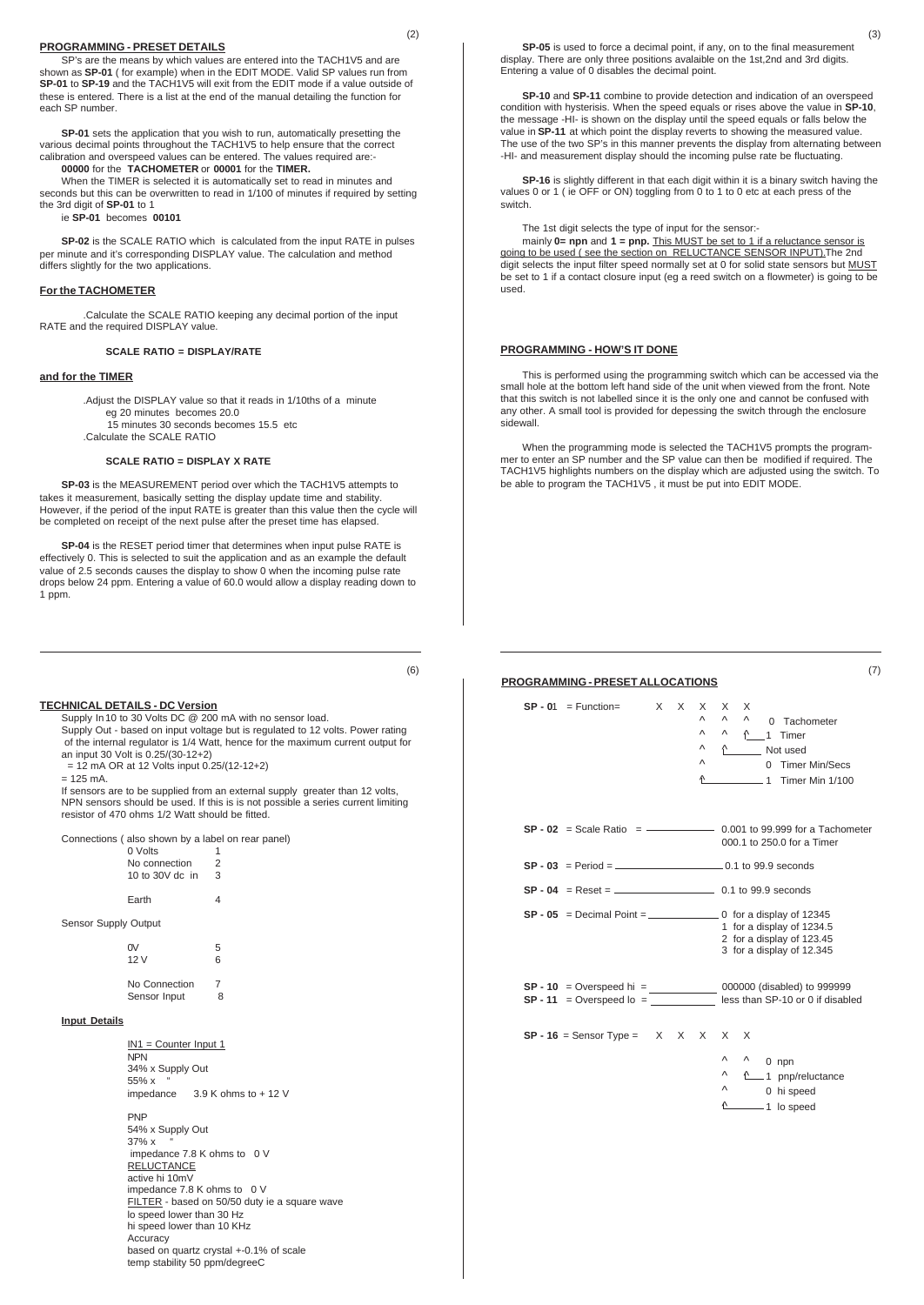| (8)                                                                                                                                                                                                                                                                                                                             | (9)                                                                                                                                                                                                                                                                                                                                                    |
|---------------------------------------------------------------------------------------------------------------------------------------------------------------------------------------------------------------------------------------------------------------------------------------------------------------------------------|--------------------------------------------------------------------------------------------------------------------------------------------------------------------------------------------------------------------------------------------------------------------------------------------------------------------------------------------------------|
| <b>PROGRAMMING - EXAMPLES</b><br>Application<br>Tachometer<br>Sensor Type<br>Inductive 3 - wire NPN<br>Detecting<br>Stud on a shaft<br>Maximum Input Rate<br>5000 pulse per min<br>Display Required<br>5000<br>Off<br>Overspeed Display                                                                                         | Application<br>Tachometer<br>Sensor Type<br><b>Reed Switch Flowmeter</b><br>Detecting<br>Magnetic Impeller 1 rev = 1 litre<br>Maximum Input Rate<br>25 pulse per min<br>25.0 (litres/min) ie 1 place of decimal<br>Display Required<br>Overspeed Display<br>20 ppm<br>Indicate 0 below<br>2 ppm                                                        |
| Indicate 0 below<br>20ppm<br>0.5 seconds<br>Min. Update Time                                                                                                                                                                                                                                                                    | Min. Update Time<br>5 seconds                                                                                                                                                                                                                                                                                                                          |
| <b>SP-01</b><br>Program Sequence<br>00000<br><b>SP-02</b><br>01.000<br>SP-03<br>0000.5<br><b>SP-04</b><br>0003.0<br><b>SP-05</b><br>00000<br>SP-10<br>000000<br><b>SP-16</b><br>00000                                                                                                                                           | SP-01<br>Program Sequence<br>00000<br><b>SP-02</b><br>01.000<br><b>SP-03</b><br>0005.0<br><b>SP-04</b><br>0030.0<br><b>SP-05</b><br>00001<br><b>SP-10</b><br>00020.0<br><b>SP-11</b><br>00019.8<br><b>SP-16</b><br>00010                                                                                                                               |
| Step 1 - Calculate the Scale Ratio for SP-02<br>No modifications are required to the display value because it has no decimal<br>point                                                                                                                                                                                           | Step 1 - Calculate the Scale Ratio for SP-02<br>Modify the display value by removing the decimal point<br>Hence:-                                                                                                                                                                                                                                      |
| Hence:-                                                                                                                                                                                                                                                                                                                         | <b>DISPLAY</b><br>$= 25.0$<br><b>RATE</b><br>$= 25$<br>& therefore                                                                                                                                                                                                                                                                                     |
| <b>DISPLAY</b><br>$= 5000$<br>$= 5000$<br><b>RATE</b><br>& Therefore                                                                                                                                                                                                                                                            | <b>SCALE RATIO = DISPLAY/RATE</b><br>$= 25.0/25$<br>$= 1$                                                                                                                                                                                                                                                                                              |
| $=$ DISPLAY / RATE<br><b>SCALE RATIO</b><br>$= 5000/5000$<br>$= 1$                                                                                                                                                                                                                                                              | & adjust to five digits with decimal point<br>$SP-02 = 01.000$<br>Step 2 - Convert the Reset time from ppm to seconds for <b>SP-04</b>                                                                                                                                                                                                                 |
| & adjust to 5 digits with decimal point<br>$SP-02 = 01.000$                                                                                                                                                                                                                                                                     | <b>RESET TIME</b><br>$= 60 / RATE$<br>$= 60 / 2$<br>$= 30$                                                                                                                                                                                                                                                                                             |
| Step 2 - Convert reset time from ppm to seconds for SP-04                                                                                                                                                                                                                                                                       | & adjust to 5 digits with decimal point added                                                                                                                                                                                                                                                                                                          |
| <b>RESET TIME</b><br>$= 60 / RATE$<br>$= 60/20$<br>$=$ 3 seconds                                                                                                                                                                                                                                                                | <b>SP-04</b><br>$= 0030.0$<br>Step 3 - Determine position to force decimal point for SP-05<br>required display 25.0 so decimal point is 1 from<br>right hand end                                                                                                                                                                                       |
| & adjust to 5 digits with decimal point<br>$SP-04 = 0003.0$                                                                                                                                                                                                                                                                     | & hence<br><b>SP-05</b><br>$= 00001$<br>Comments<br>Since the input is a contact closure you could select either an npn or pnp.                                                                                                                                                                                                                        |
| Comments<br>Since this is a medium speed application we recommend that the sensor<br>connections be run in screened cable.                                                                                                                                                                                                      | We would suggest, however, that the npn is used due to it's lower impedance. The<br>filter must be set to lo speed to eliminate the contact bounce.<br>Hence $SP-16 = 00010$                                                                                                                                                                           |
| (10)                                                                                                                                                                                                                                                                                                                            | (11)                                                                                                                                                                                                                                                                                                                                                   |
| Application<br>Tachometer<br>Sensor Type<br>Optomax Reflex PE, Opto output<br>Detecting<br>2 Holes per rev in disc on conveyor drive<br>Maximum Input Rate<br>523.4 pulse per min<br>Display Required<br>200 (ft/min)<br>Overspeed Display<br>180 (ft/min)<br>Indicate 0 below<br>$10$ (ft/min)<br>Min. Update Time<br>1 second | Application<br>Oven Timer in Minutes and Seconds<br>Sensor Type<br>PNP Inductive Sensor on Conveyor Drive Maximum<br>nput Rate<br>6 pulse per minute<br>Display Required<br>25 minutes 25 seconds<br>Overspeed Display<br>Off<br>Indicate 0 below<br>1 pulse per minute<br>15 seconds<br>Min. Update Time<br>Program Sequence<br><b>SP-01</b><br>00001 |
| SP-01<br>00000<br>Program Sequence<br><b>SP-02</b><br>00.382<br>SP-03<br>0001.0<br><b>SP-04</b><br>0002.3<br><b>SP-05</b><br>00000<br><b>SP-10</b><br>000180<br>SP-11<br>000178<br>SP-16<br>00000                                                                                                                               | <b>SP-02</b><br>0152.4<br><b>SP-03</b><br>0015.0<br>0060.0<br><b>SP-04</b><br><b>SP-05</b><br>00002<br><b>SP-10</b><br>000000<br><b>SP-11</b><br>000000<br>SP-16<br>00011<br>Step 1 - Calculate the Scale Ratio for SP-02                                                                                                                              |
| Step 1 - Calculate the Scale Ratio for SP-02<br>Hence:-<br>$= 200$<br><b>DISPLAY</b>                                                                                                                                                                                                                                            | Convert the DISPLAY time to 1/10 's of minute<br>$DISPLAY = 25.0 + 25/60 = 25.0 + 0.4167 = 25.4$                                                                                                                                                                                                                                                       |
| $= 523.4$<br>RATE<br>& therefore<br>SCALE RATIO = DISPLAY/RATE                                                                                                                                                                                                                                                                  | Hence<br><b>SCALE RATIO</b><br>$=$ DISPLAY X RATE<br>$= 25.4 X 6$                                                                                                                                                                                                                                                                                      |

**SCALE RATIO = DISPLAY/RATE**  $= 200/523.4$ 

= 0.3821 & adjust to five digits with decimal point rounding if required to 3rd place of decimal

**SP-02** = 00.382

Step 2 - Convert Reset time from display units to seconds Note that is different method for obtaining the reset time since it has been stated in display units in this instance ft/min so we have to work backwards to obtain the time Input RATE required to produce display of 10.0<br>**RATE** = **RESET VALUE/SCALE RATIO**<br>= 10.0/0.382  $= 26.12$ <br>= 60 / RATE **RESET TIME**  $= 60/26.12 = 2.29$  $= 2.3$ <br>= 0002.3

Hence **SP-04** 

Comments

Since the input is an opto-isolator you could select either an npn or pnp. We would suggest,however, that the npn is used due to it's lower impedance. In this instance the isolator emitter and collector should be connected to 0 V and IN1 respectively. The filter must be set to hi speed. Hence **SP-16** = 00000

>:M2373(34)A

 $SP-02 = 152.4$ 

 $\text{SP-04}$  = 60.0

Comments

scaling if required.

Step 2 - Convert the Reset time from ppm to seconds for SP-04 **RESET time = 60/RATE = 60/1**

As the input on this is very slow the lo speed filter could be used to prevent electrical noise from creeping into the signal even though this is a solid state sensor. Note that as soon as the Timer is selected, the decimal points in the Scale Factor **SP-02,** final display Decimal Point Position **SP-05** and the overspeed presets **SP-10 / SP-11** are automatically set. These can be over-written to produce obscure